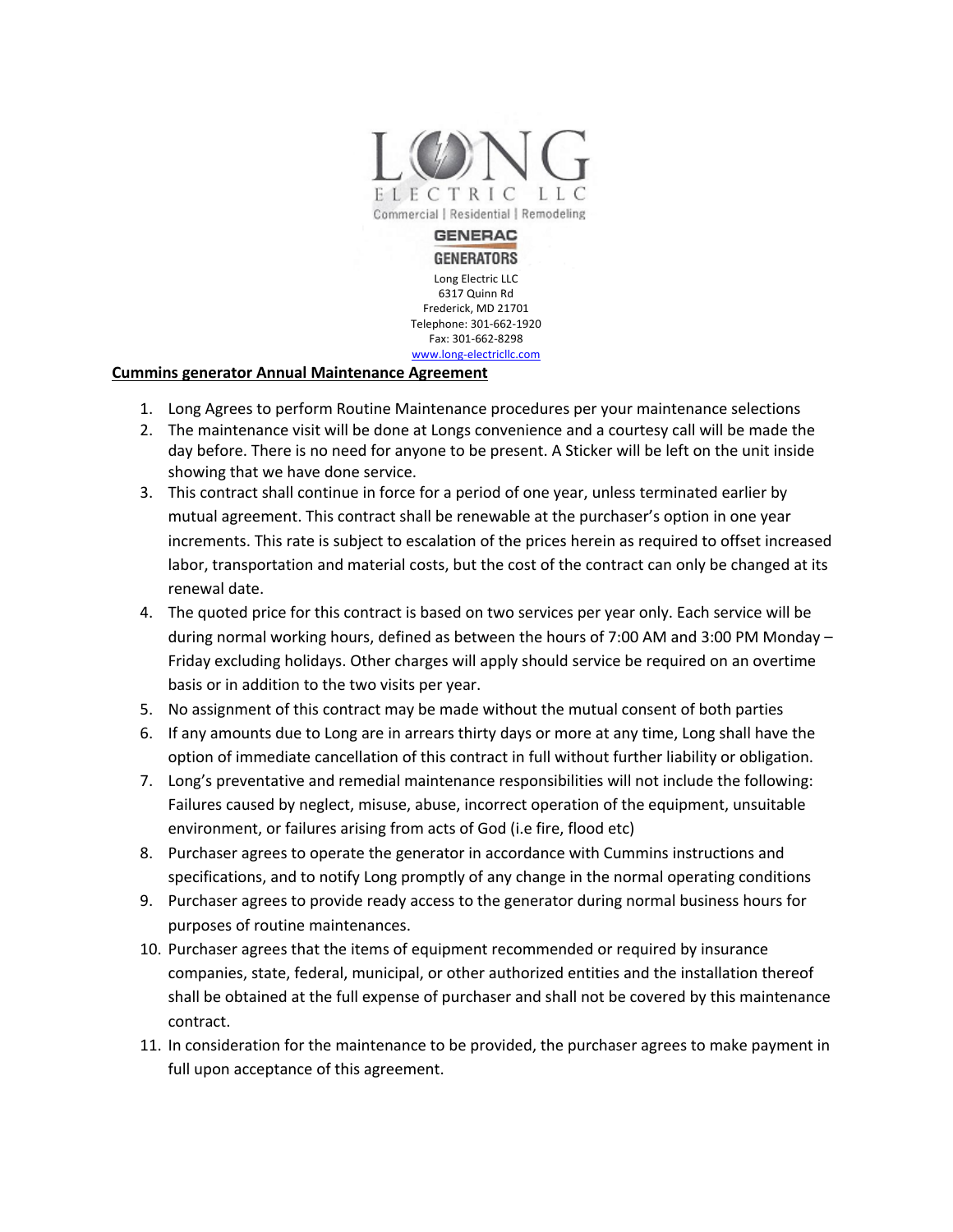

# **GENERATORS**

#### **Maintenance Plans**

Includes:

22kw air cooled unit or smaller 2 visits per year \$355.00 1 year \$6460.00 2 years 22-80kw liquid cooled unit 2 visits per year \$650.00 1 year 1250.00 2 years

The first visit will start depending on when you sign up Visit 1 between April/May Visit 2 between Oct/Nov

## **Visit 1 includes:**

Check battery Check radiator fluid (*liquid cooled units only*) Check all fluids Check/Change air filter (as necessary) Check voltage Check frequency Change oil 5w30 (this is done every other visit and is recommended once a year or every 500 hrs) Change/check spark plugs Change oil filter Clean and wax the outside of the unit

## **Visit 2 includes:**

Check battery Check radiator fluid (*liquid cooled units only*) Check all fluids Check air filter Check voltage Check frequency Clean and wax the outside of the unit

\*\*\*\*\*please return the third page completely filled out with payment. Thank you